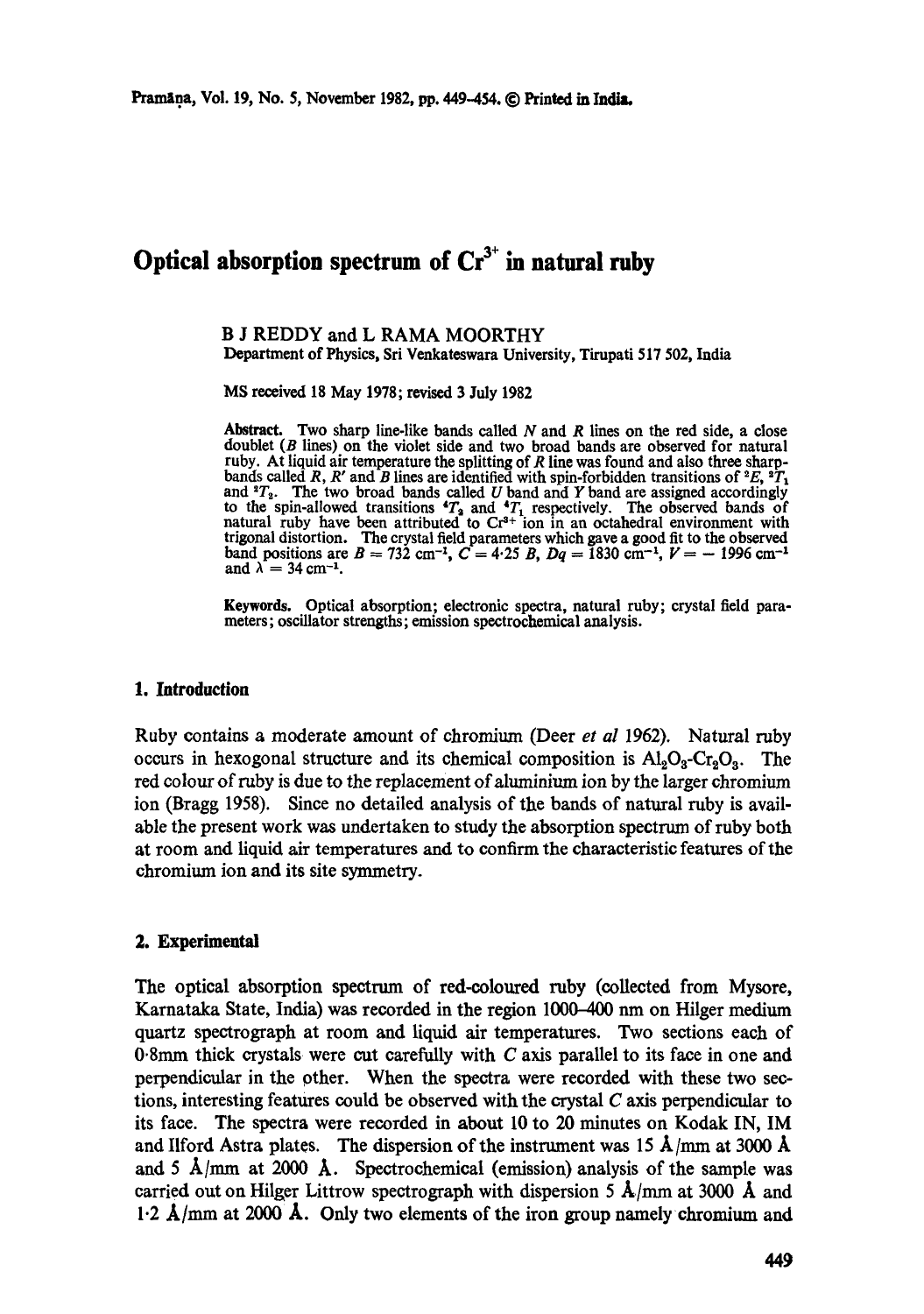iron were found in the sample. The chromium content was found to be about 50 times higher than that of iron.

From the miorophotometric profiles of the bands and the iron spectrum, both the wavelengths and oscillator strengths were determined in the same way as Pappalardo (1957) and Lakshman *et al* (1972).

# **3. Results**

The absorption spectrum of ruby was recorded both at room and liquid air temperatares and microphotometric profiles were taken. The microphotometric trace of the bands obtained at 80 K is shown in figure 1. The band maxima and oscillator strengths of the bands are presented in table 1 along with their assignments. At room temperature two sharp bands called N and R lines respectively at 14053 and 14272 cm<sup>-1</sup> and one broad band (U band) at 18170 cm<sup>-1</sup> and a close doublet called B lines at 21025 and 21343 cm<sup>-1</sup> were recorded. When the crystal was cooled down to liquid air temperature the sharp line at  $14272$  cm<sup>-1</sup> split into two lines at  $14262$ and 14296 cm<sup>-1</sup>. Three sharp bands called  $R'$  lines were observed at 16725, 16919 and 17042 cm<sup>-1</sup>. A small blue shift of about 73 cm<sup>-1</sup> was observed for the U band. The sharp band at  $21025 \text{ cm}^{-1}$  was also found to split up into two lines at  $21012$  and  $21058$  cm<sup>-1</sup>. Further an edge absorption was recorded from  $22200$  cm<sup>-1</sup> towards violet side. However this was confirmed by a broad band at  $24993 \text{ cm}^{-1}$  by Cary-14 R spectrophotometer record. The band recorded at room temperature at  $18170$  cm<sup>-1</sup> is broad and when the crystal is cooled to 80 K it was found to split into two with maxima at 17245 and 18243 cm $^{-1}$ .



Figure 1. Microphotometric trace of the absorption spectrum of  $Cr<sup>3+</sup>$  in natural ruby at 80°K.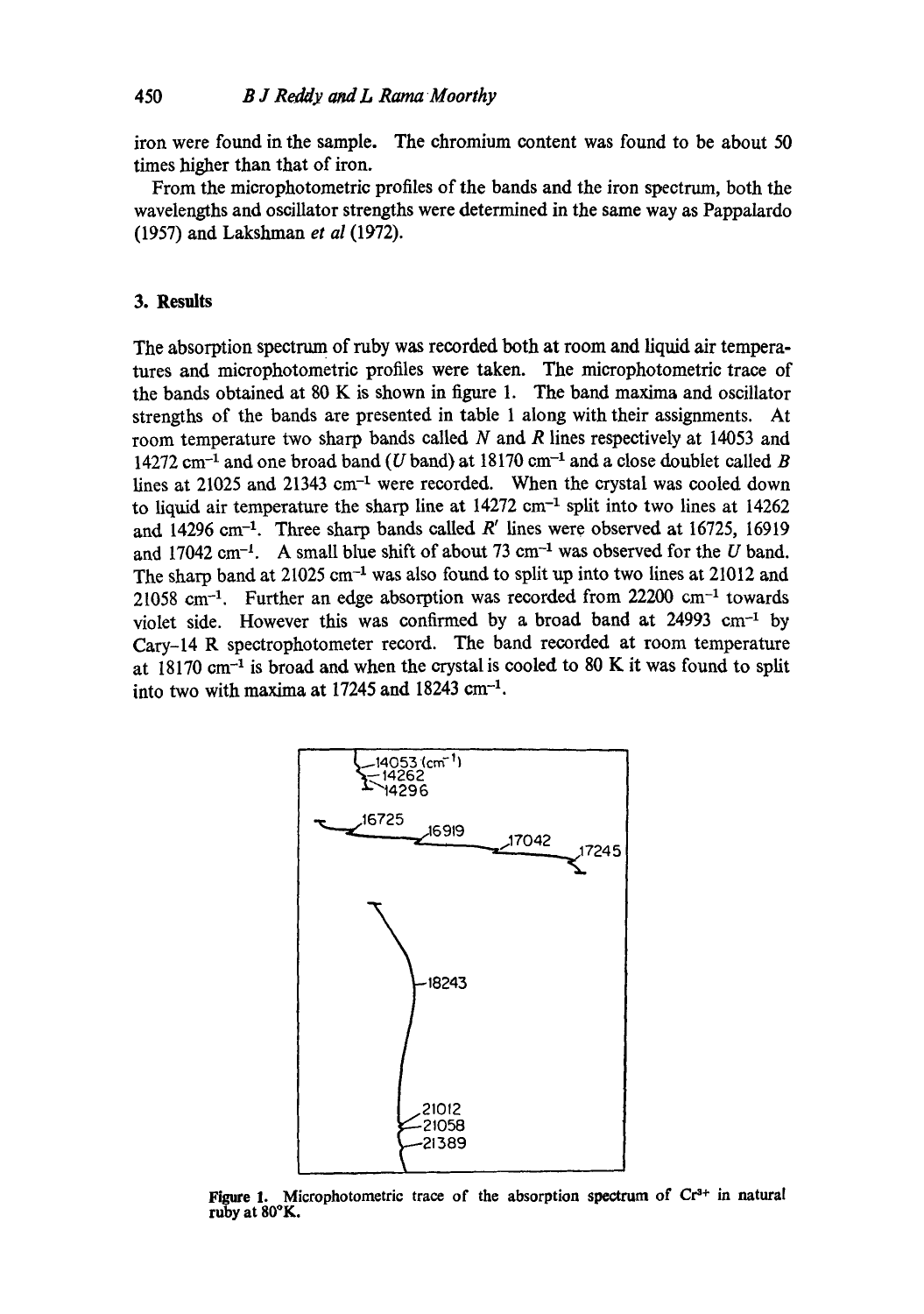|                | Assignments<br>w.r.t. the<br>ground state<br>$4A_2$ | Band position |             |           |             |                      |                       |
|----------------|-----------------------------------------------------|---------------|-------------|-----------|-------------|----------------------|-----------------------|
|                |                                                     | 300 K         |             | 80 K      |             | f value              |                       |
|                |                                                     | (nm)          | $(cm^{-1})$ | (nm)      | $(cm^{-1})$ | 300 K                | 80 K                  |
| $N$ line       | $N$ line                                            | $711-4$       | 14053       | $711 - 4$ | 14053       |                      | $1.4 \times 10^{-6}$  |
| R lines        | ${}^2E$                                             | $700-5$       | 14272       | $701 - 0$ | 14262       |                      | $1.5 \times 10^{-6}$  |
|                |                                                     |               |             | 699.3     | 14296       |                      |                       |
| $R'$ lines     | $r_1$                                               |               |             | 597.8     | 16725       |                      | $5.6 \times 10^{-6}$  |
|                |                                                     |               |             | 590.9     | 16919       |                      | $3.6 \times 10^{-6*}$ |
|                |                                                     |               |             | 586.6     | 17042       |                      | $1.2 \times 10^{-6}$  |
| $U$ band       | ${}^4T_2$                                           | 550.2         | 18170       | $579 - 7$ | 17245       | $3.9 \times 10^{-4}$ | $3.2 \times 10^{-4}$  |
|                |                                                     |               |             | 548.0     | 18243       |                      |                       |
| <b>B</b> lines | ${}^2T_2$                                           | 475.5         | 21025       | $475 - 8$ | 21012       |                      |                       |
|                |                                                     |               |             | 474.7     | 21058       |                      | $3.0 \times 10^{-6}$  |
|                |                                                     | $468 - 4$     | 21343       | $467 - 4$ | 21389       |                      | $2.1 \times 10^{-6}$  |
| Y band         | $T_1$                                               | $400 - 0$     | 24993       |           |             |                      |                       |

Table 1 Wavelength (nm), wavenumber  $(v)$ , assignments and oscillator strengths for the bands of  $Cr<sup>3+</sup>$  in natural ruby.

\*3.5  $\times$  10<sup>-6</sup> average intensity of <sup>2</sup>T<sub>1</sub> bands.

#### **4. Analysis**

Since the chromium content is in higher percentage than that of iron, the absorption bands are attributed to the chromium ion. The sharp R and R' lines in the red and the  $B$  lines in the violet side further support the view that the ion responsible for the lines is  $Cr<sup>3+</sup>$ .

The line or band is sharp if the number of  $t_2$  electrons is the same in both its excited and ground states (Ballhausen 1962). Therefore the two sharp R lines at 14262 and 14296 cm<sup>-1</sup> are attributed to the electronic transition  $4A_2 \rightarrow 2E$ . The other three sharp lines at 16725, 16919 and 17042 cm<sup>-1</sup> termed as R' lines are assigned to  $4A_2 \rightarrow 2T_1$ transition. Schawlow *et al* (1959) observed N lines on the red side of R lines in synthetic ruby and also in  $Cr^{3+}$ :MgO. Therefore the line at 14053 cm<sup>-1</sup> is termed as N line. Considering the experimental facts (Sugano *et al* 1970) one may conclude that the broad absorption bands are due to the intrasystem (spin-allowed) combinations and sharp absorption lines are due to the intersystem (spin-forbidden) combinations. Therefore the broad bands at  $18170 \text{ cm}^{-1}$  and  $24993 \text{ cm}^{-1}$  are assigned to the spin-allowed transitions  ${}^4A_2 \rightarrow {}^4T_2$  and  ${}^4A_2 \rightarrow {}^4T_1$  respectively. The *B* lines observed at 21012, 21058 and 21389  $cm^{-1}$  are attributed to the spin-forbidden transition  $^{4}A_{2}$ <sup>2</sup> $T_{2}$ . The energy matrices for  $d^{3}$  configuration were diagonalised and solved on IBM 370/155 computer system. Several sets of graphs were drawn between *Dq/B*  and  $E/B$  with different values of  $C/B$  where E is the energy,  $Dq$  is the crystal field parameter and B and C are Raeah parameters. The observed band positions gave a good fit for  $C/B = 4.25$  which is shown in figure 2. The B and Dq values evaluated therefrom are  $B = 732$  cm<sup>-1</sup> and  $Dq = 1830$  cm<sup>-1</sup>.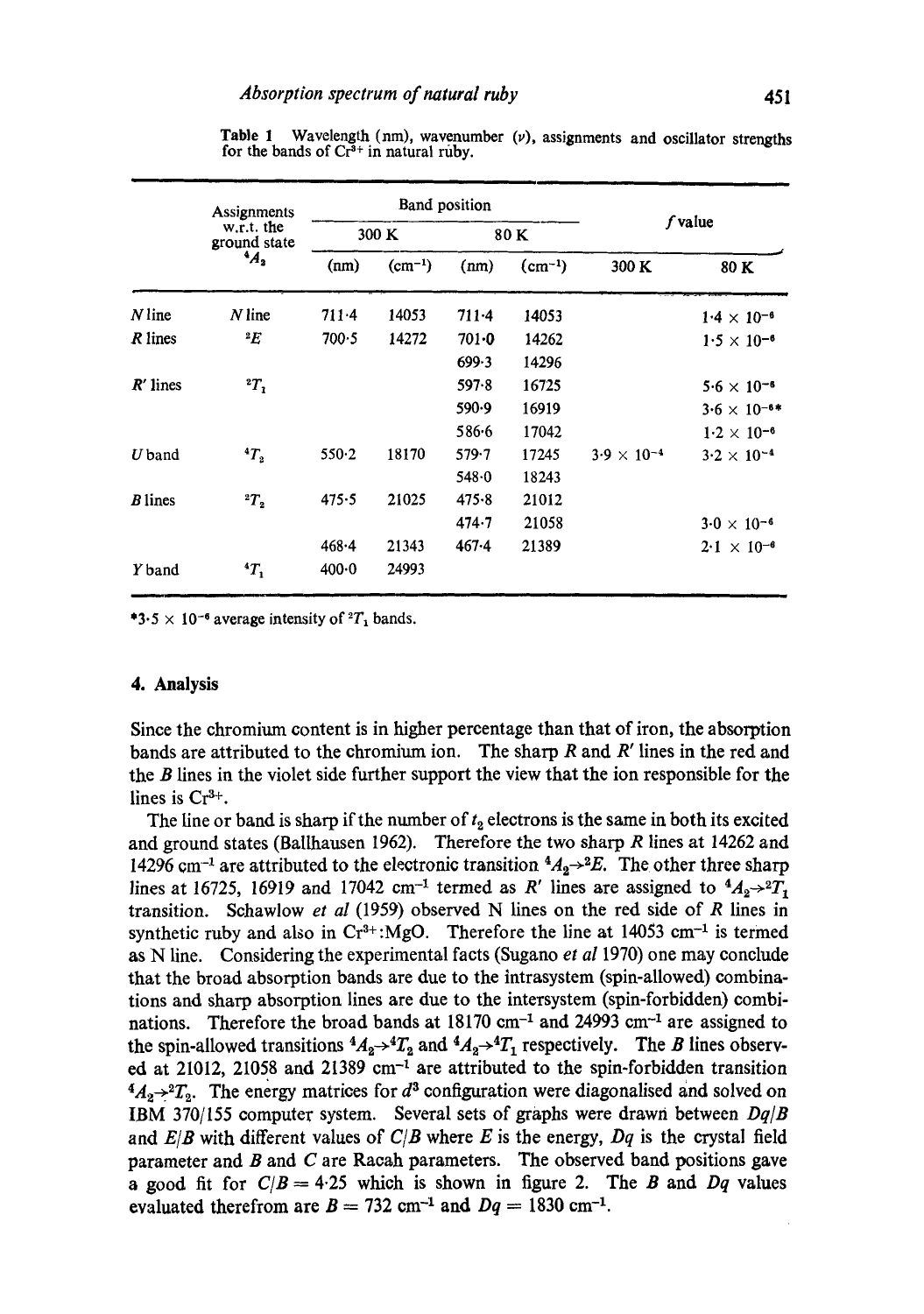

Figure 2. Energy level diagram of  $Cr^{3+}$  in cubic environment.  $E/B$  plotted as a function of  $Dq/\overline{B}$  with  $C/B = 4.25$ . The solid circles show the experimental values at 80°K.

## **5. Discussion**

The spin-forbidden transitions are allowed by the mixing of states of different multiplicity through spin-orbit coupling (Carlin 1969). Thus <sup>2</sup>E and <sup>2</sup> $T_1$  contain admixtures of  ${}^4T_1$  and  ${}^4T_2$ . Assuming that the transitions to  ${}^2E$  and  ${}^2T_1$  'steal' all their intensity from the first spin-allowed transition  ${}^4A_2 \rightarrow {}^4T_2$ , we obtain (Carlin 1969)

$$
\frac{f(^{4}A_{2} \rightarrow ^{2}E)}{f(^{4}A_{2} \rightarrow ^{2}T_{1})} = \frac{[(^{4}T_{2} \mid V_{so} \mid ^{2}E)]^{2}}{[(^{4}T_{2} \mid V_{so} \mid ^{2}T_{1})]^{2}}
$$
\n(1)

where  $f(^4A_2 \rightarrow ^2E)$  and  $f(^4A_2 \rightarrow ^2T_1)$  are oscillator strengths for the <sup>2</sup>E and <sup>2</sup>T bands respectively and  $[(\binom{4}{2} V_{so}^2]^2]$  and  $[(\binom{4}{2} V_{so}^2]^2]^2$  are the squares of spin-orbit matrix elements. Since the squares of spin-orbit matrix elements are equal to 16 $\xi^2$  and 6 $\xi^2$  respectively ( $\xi$  is the spin-orbit coupling coefficient), we have

$$
\frac{f(^{4}A_{2} \rightarrow {}^{2}E)}{f(^{4}A_{2} \rightarrow {}^{2}T_{1})} = \frac{16\xi^{2}}{6\xi^{2}} = 2.7.
$$
\n(2)

It is quite interesting to note from the observed oscillator strengths given in table 1, that this theoretioal ratio of 2.7 is in excellent agreement with the experimental ratio of  $(3.5 \times 10^{-6}/1.5 \times 10^{-6}) = 2.3$ . The splitting of R and R' lines in the present work indicates a lowering of symmetry for the  $Cr<sup>3+</sup>$  ion. This may be either due to tetragonal or trigonal distortion. Since the  $r$  lines correspond to the transition  $4A_2 \rightarrow 2E$ , the splitting of  $2E$  band (splitting of  $4A_2$  would be very small of the order 1 em -1) may be interpreted as due to the tetragonal distortion, but not in a trigonal field (Wood 1965). However the splitting of  $E^2E$  can also be attributed to a trigonal distortion combined with spin-orbit coupling. The trigonal field splittings are charac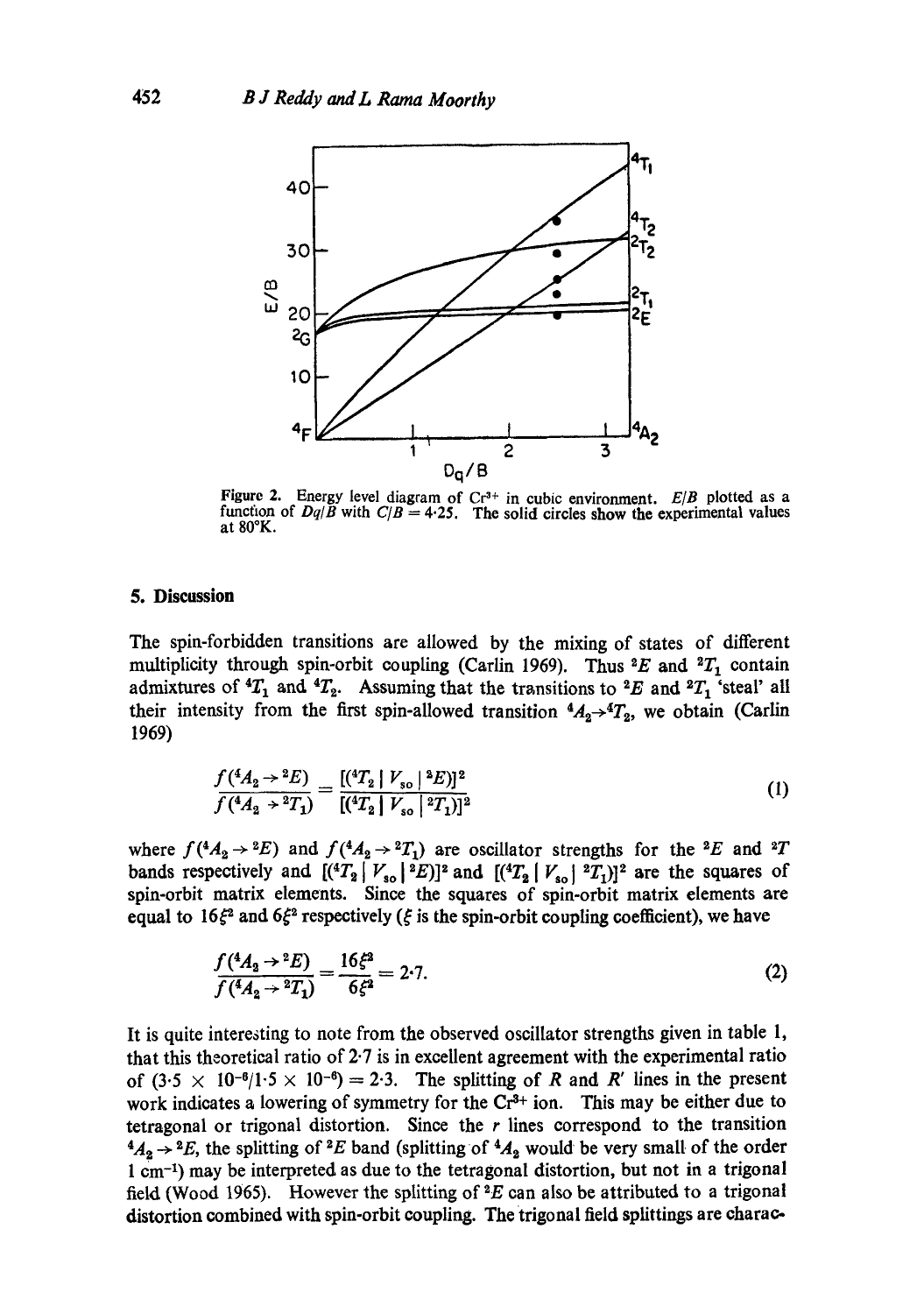terized by two parameters  $v$  and  $v'$ . MacFarlane (1963, 1965) reported the trigonal field splittings for the  ${}^4T_1$  and  ${}^4T_2$  states as follows

<sup>4</sup>
$$
T_1
$$
 $\left\langle \frac{{}^4A_2}{{}^4E} ({}^1_2 v) + v'$  (Approximately),  
<sup>4</sup> $T_2$  $\left\langle \frac{{}^4A_1}{{}^4E} ({}^1_2 v)$  (Approximately).

According to the polarization selection rules valid for  $D_3$  symmetry (Ballhausen 1962) the  $\pi$  polarized lines are  $A_2 \leftrightarrow A_1$  while the  $A_2 \leftrightarrow E$  transitions are  $\sigma$  polarized. The band at  $18243 \text{ cm}^{-1}$  is recorded with more intensity in the presence of parallelpolarized light ( $\pi$ ). Therefore this band is attributed to the transition  ${}^4A_2 \rightarrow {}^4A_1$ . In perpendicular polarized light the band at  $17245 \text{ cm}^{-1}$  (component of 18243 cm<sup>-1</sup>) was observed with more intensity than the  $18243 \text{ cm}^{-1}$  band. Therefore the 17245 cm<sup>-1</sup> band is attributed to the  ${}^4A_2 \rightarrow {}^4E$  transition. The above assignments agree with the spectra reported on ruby (McClure 1962).

From the observed separation of the two components of  ${}^4T_2$ , the trigonal field parameter v is calculated by equating it to  $\frac{1}{2}$  v and is found to be equal to 1996 cm<sup>-1</sup>. From the trigonal splitting parameter v, the spin-orbit coupling coefficient  $\xi$  and the energy separation between the states  ${}^2E$  and  ${}^2T_2$ , it is possible to evaluate  ${}^2E$  splitting,  $\lambda$  ascribed to mixing *(via* the trigonal field and spin-orbit coupling) with  ${}^2T_2$ from the following formula (Sugano and Tanabe 1958 and MacFarlane 1967)

$$
\lambda = -\frac{4}{3} \frac{v \xi}{W(^2E) - W(^2T_2)}.
$$
\n(3)

The value of  $W(^{2}E) - W(^{2}T_{2})$  which is the energy difference between the <sup>2</sup>E and  ${}^{2}T_{2}$  states is calculated from the formula (Jorgensen 1962)

$$
6B + 2C - \frac{(98.5) B^2}{10 Dq} = 7732 \text{ cm}^{-1}.
$$
 (4)

The theoretical value of  $7732 \text{ cm}^{-1}$  is also in good agreement with the observed mean energy difference of  ${}^2E$  and  ${}^3T_2$  states (21153 -- 14271 = 6882 cm<sup>-1</sup>). The value of  $\xi$  is calculated using the formula

$$
g = 2.0029 - \frac{8}{3} \frac{\xi}{10Dq},\tag{5}
$$

with  $g = 1.988$  (Geusic 1956). Thus the  $\zeta$  value is equal to 102 cm<sup>-1</sup>. Knowing the values of  $\xi$ , v, B and 10 Dq, the value of  $\lambda$  evaluated to be equal to 39.5 cm<sup>-1</sup>, which is in good agreement with the observed value of 34 cm<sup>-1</sup>. The splitting of  $E$  $(34 \text{ cm}^{-1})$  in natural ruby is very close to that of synthetic ruby  $(29 \text{ cm}^{-1})$  (Carlin 1969).